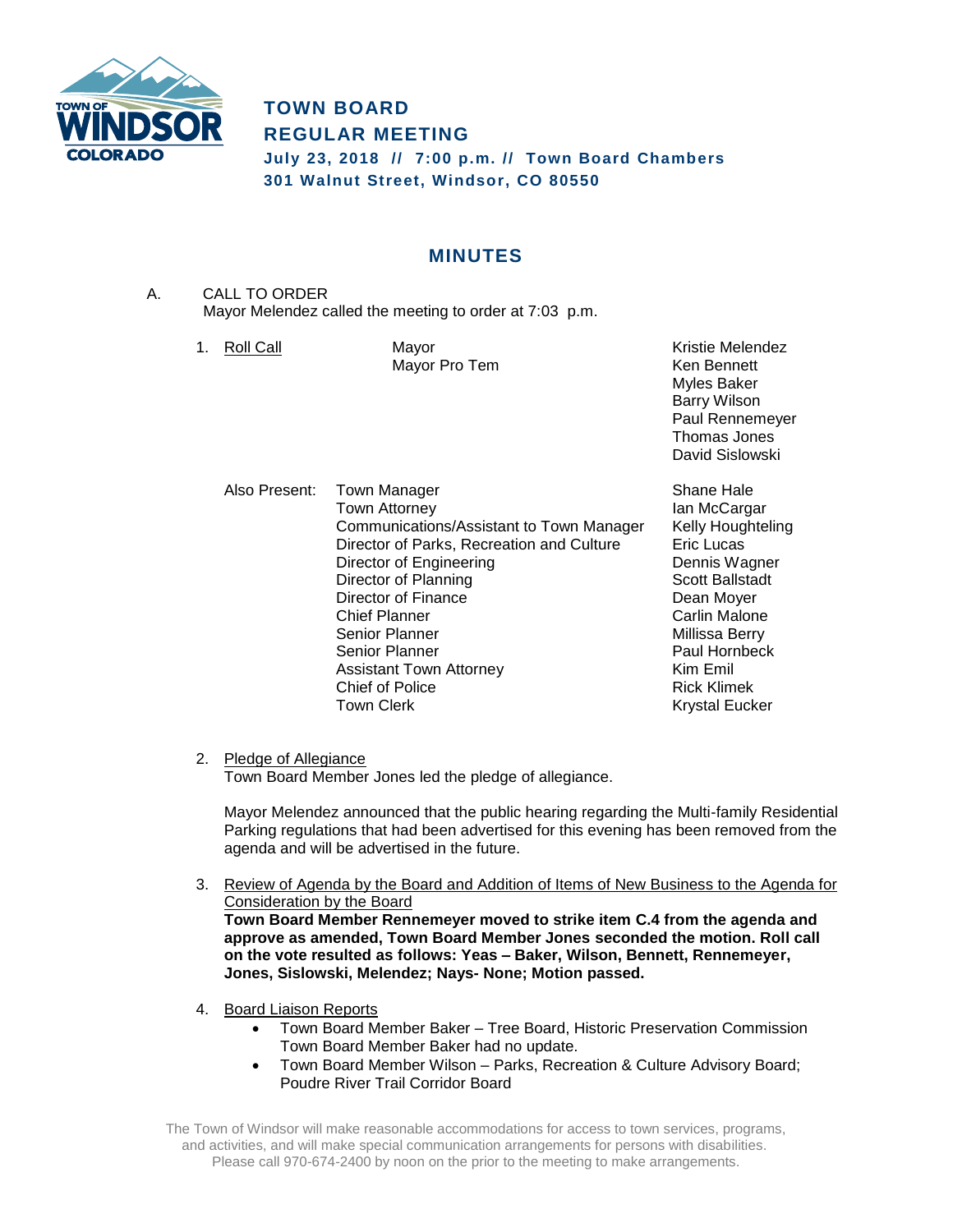Town Board Member Wilson reported the Village East Park is out to bid and it is anticipated that construction on the Windshire Neighborhood Park will commence by the end of the year. The playground equipment at Main Park is being installed and the goal is to have it all in by the Harvest Festival.

Mr. Wilson reported the temporary rerouted portion of the Poudre River Trail will open back up on August 6, 2018.

- Mayor Pro Tem Bennett Water & Sewer Board Mayor Pro Tem Bennett had no repot.
- Town Board Member Rennemeyer Chamber of Commerce Town Board Member Rennemeyer had no report.
- Town Board Member Jones Windsor Housing Authority; Great Western Trail Authority

Town Board Member Jones reported the Windsor Housing Authority has just learned that there is another purchaser for Governor's Farm with a better offer; the status of that development is undetermined.

Dr. Jones reported there are two items on this evenings agenda that are related to the Great Western Trail Authority.

- Town Board Member Sislowski –Clearview Library Board; Planning Commission Town Board Member Sislowski reported there were many citizens that attended the Planning Commission meeting. There was no public hearing although due to the number of citizens that attended the meeting, comment was taken regarding a site plan.
- Mayor Melendez Downtown Development Authority; North Front Range/MPO Mayor Melendez reported the next North Front Range MPO meeting is August 2, 2018 and Mayor Pro Tem Bennett will be attending that meeting. Ms. Melendez reported the Downtown Development Authority is hoping to close on the 510 Ash property by the end of August. Brinkman is moving things along regarding the back lots and they are still exploring design options. The Mill developer has approved 90% of the construction drawing. It is anticipated that construction will commence mid-September. The building at 501 Main Street is part of the façade improvement program which will be the new home for Hayden Outdoors. A quote has been received to see what improvements might look like regarding the sidewalk and crossing safety in the downtown area.

#### 5. Proclamation: Parks & Recreation Month Mayor Melendez read the Parks & Recreation Month Proclamation.

Mr. Lucas appreciates the recognition of the Parks and Recreation Department. There are several free swim days in August at Chimney Park Pool. A coloring book will be available at the Recreation Center for kids to color. There will also be 30 rubber duckies through Windsor's park and trail systems and if one is found and brought to the Recreation Center, individuals can win prizes.

6. Presentation: Windsor Historical Society Maternal Statue – Eric Lucan and Austin Weishel

Mr. Lucas informed the Board that in 2017 the Windsor-Severance Historical Society did a very large fundraising effort regarding the statute that was places at Boardwalk Park. Individuals immediately recognized that there was no maternal element. Efforts began immediately to figure out how to add the maternal element to the statue. Mr. Lucas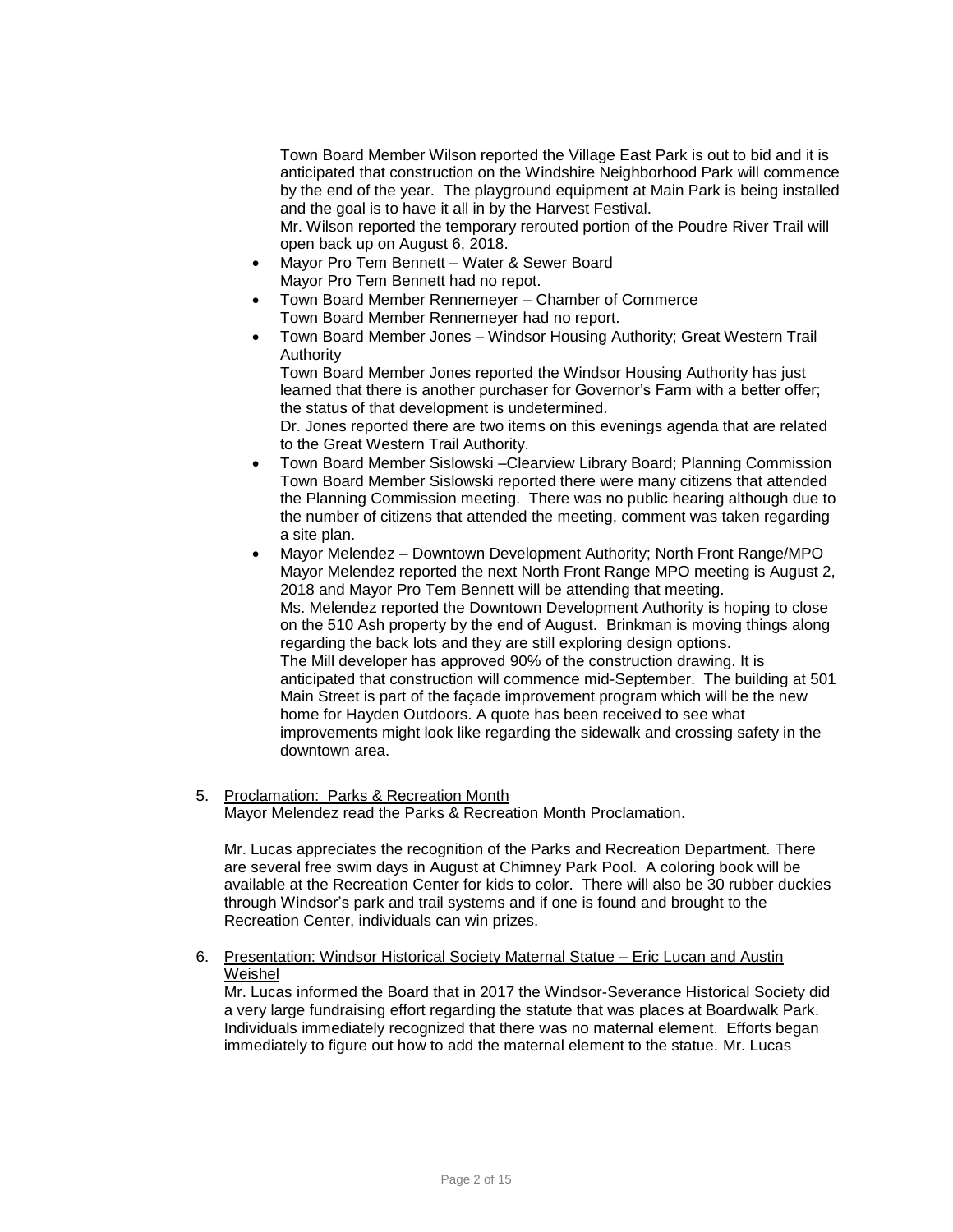introduced world renowned sculpture Austin Weishel who has been working on the maternal element of the sculpture.

Mr. Weishel introduced himself to the Board and informed them that he is honored to complete the maternal piece which will be 6'9" tall and 200-300 pounds. The design presented to the Board this evening is a scaled down clay version of what the final statute will be.

- Ms. Melendez inquired if the statue will be placed by the daughter. Mr. Weishel informed the Board that she will be close to the daughter.
	-
- Mr. Rennemeyer inquired as to what is in the basket. Mr. Weishel stated it is eggs.
- Ms. Melendez inquired if the statute is true to the era. Ms. Brug informed the Board there has been research done on hairstyles, aprons, shoes and other components to capture the elements of the era.
- Ms. Melendez inquired as to the timeline moving forward. Mr. Weishel stated it will be mid-December.
- 7. Public Invited to be Heard Mayor Melendez opened the meeting up for public comment to which there was none.

### B. CONSENT CALENDAR

- 1. Minutes of the July 9, 2018 Regular Meeting Amanda Mehlenbacher
- 2. Minutes of the July 2, 2018 Special Meeting Amanda Mehlenbacher
- 3. Resolution No. 2018-71 Approving the Accessioning of Items to the Town of Windsor Museum – Eric Lucas
- 4. Resolution No. 2018-72 A Resolution Approving an Amendment to an Intergovernmental Agreement Between the Town of Windsor and the Colorado Department of Transportation With Respect to Improvements Being Undertaken by the Great Western Trail Corridor Authority - Ian D. McCargar
- 5. Resolution No. 2018-73 A Resolution Expressing Support for and Authorizing the Town of Windsor to Serve as the Approved Local Agency for Purposes of Seeking a Colorado Division of Parks and Wildlife *Colorado The Beautiful* Grant for Completion of the Great Western Trail – Ian D. McCargar **Mayor Pro Tem Bennett moved to approve the consent calendar as presented.**

**Town Board Member Rennemeyer seconded the motion. Roll call on the vote resulted as follows: Yeas – Baker, Wilson, Bennett, Rennemeyer, Jones, Sislowski, Melendez; Nays- None; Motion passed.**

## C. BOARD ACTION

- 1. Public Hearing Great Western 7<sup>th</sup> Annexation GWIP, LLC, and Windsor Renewal I, LLC; owners / Craig Stith, Great Western Development/OmniTrax, applicant; Cory Rutz, Otten Johnson Robinson Neff + Ragonetti, applicant's representatives
	- Legislative action
	- Staff presentation: Millissa Berry, AICP, Senior Planner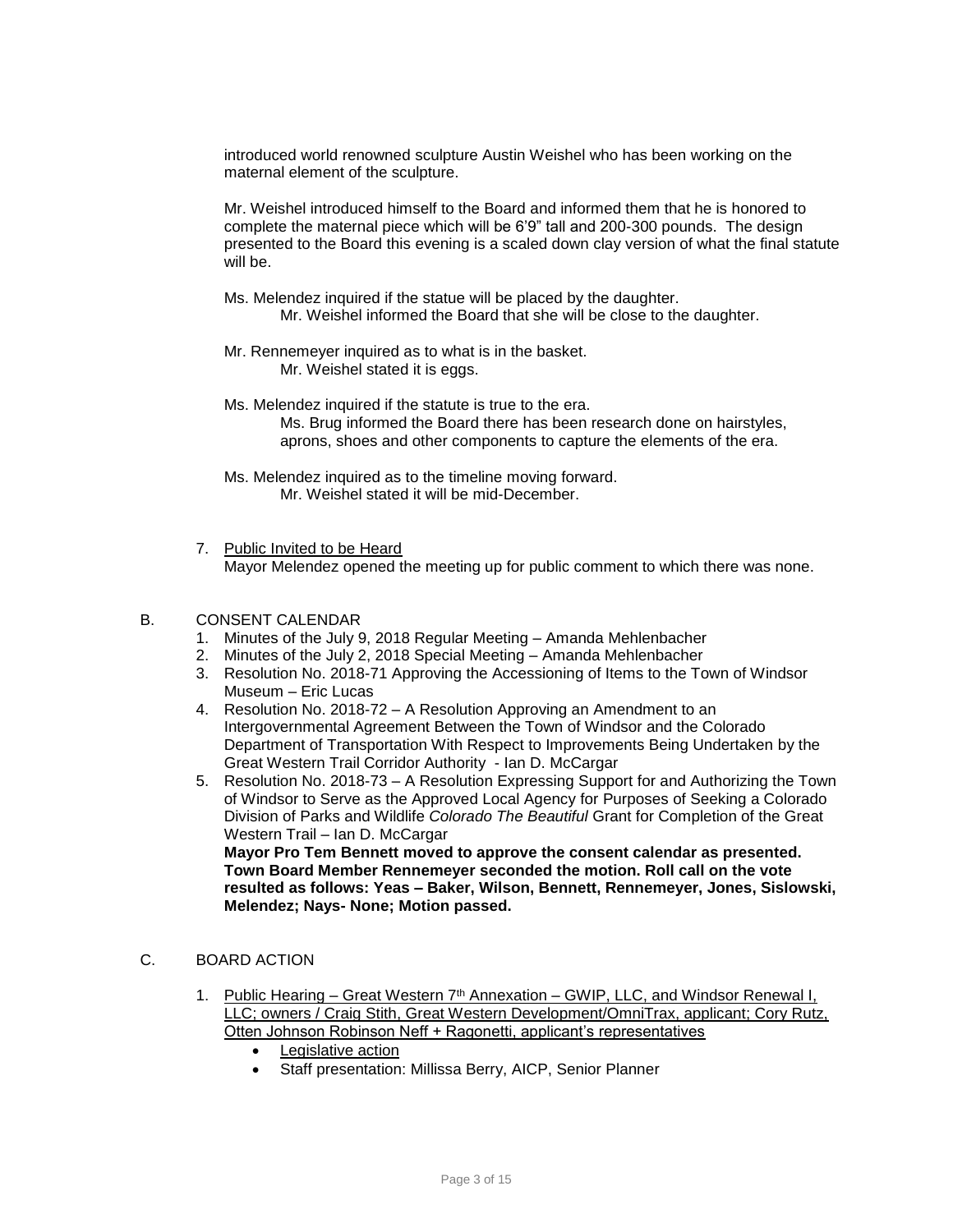#### **Town Board Member Rennemeyer moved to open the public hearing. Town Board Member Baker seconded the motion. Roll call on the vote resulted as follows: Yeas – Baker, Wilson, Bennett, Rennemeyer, Jones, Sislowski, Melendez; Nays- None; Motion passed.**

Per Ms. Barry, the application for annexation and zoning of Great Western 7<sup>th</sup> Annexation has been processed in accordance with Article 1, Chapter 15 of the Municipal Code. The subject property contains approximately 349.108 acres and is located east / southeast of the Great Western Industrial Park off of Eastman Park Drive and WCR 23. Heavy industrial zoning designation has been requested by the applicant and there are currently no development proposals for the site.

The property is adjacent to developed and primary growth areas to the north and west. The Land Use Plan of the 2016 Comprehensive Plan designates the majority of the property for heavy industrial land uses for the northern portions of the property. The southern portion in close proximity to the Cache La Poudre has the parks, open space, mineral extraction and floodplain land use designation applied.

The annexation plat has been received by the Town of Windsor. Staff have reviewed the information and found that the plat is consistent with the annexation petition that was submitted. The property is eligible for annexation based on the contiguity and the community interest between the property owner and the Town of Windsor. There are no limitations for the annexation and an election is not required.

The Comprehensive Plan calls for the extension of Crossroads Boulevard through the annexation area. The Town has requested the dedication of right-of-way for the extension of Crossroads Boulevard as well as an additional right-of-way along WCR 23 to be dedicated to Windsor. The dedication of the Crossroads Boulevard right-of-way will occur within 60 days of the completion of the preliminary concept design for the road. The dedication of the WCR 23 right-of-way will occur via separate written instrument at the time that the annexation agreement is recorded.

The Cache la Poudre River corridor is identified as a defining feature of the Windsor community per the 2016 Comprehensive Plan. Protection of the river corridor is also conveyed in the East Side Industrial Subarea Plan. As a condition of annexation, the Town had requested that the applicant grant to the Town a perpetual river corridor preservation easement, under which the Town and its agents may enter and improve the river bed and banks within an area confined to the FEMA-defined floodplain (as amended from time to time), with the further understanding that no improvements will be undertaken unless the specifications thereof are approved in advance by the Town.

The majority of the subject property is located within the Town's Growth Management Area, within which properties are favored to annex into the Town's corporate limits. A portion (south of the Poudre River) of the property is located within the Greeley Annexation Area. Town staff and City of Greeley staff discussed the situation and agreed to prepare for Town Board and City Council consideration an amendment to the intergovernmental agreement between the two communities to address properties that lie in both growth management areas. The property is also identified in the Town's East Side Industrial Subarea.

Notifications were completed in accordance with the Municipal Code.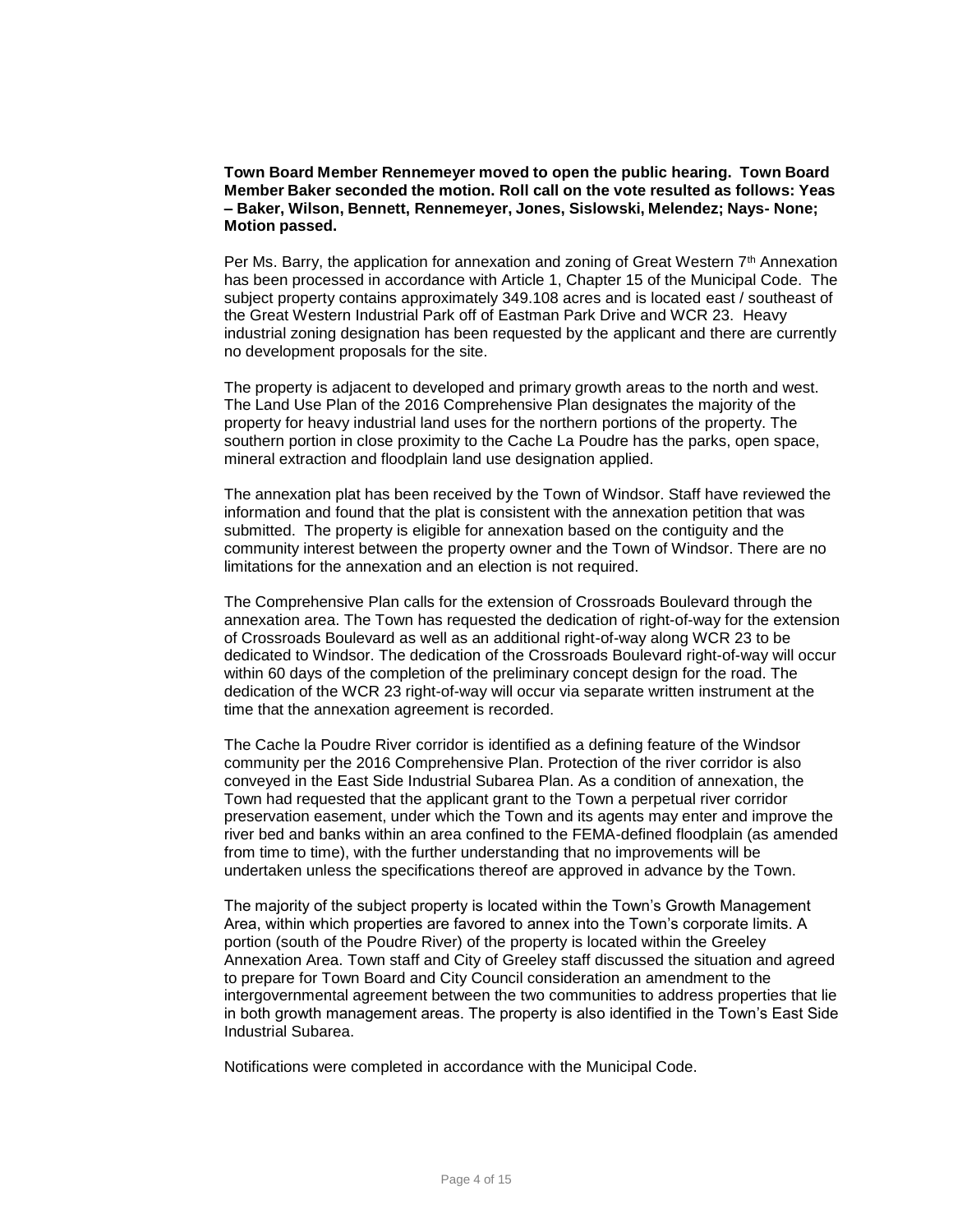Staff requests the following be entered into the record:

- Application, petition and supplemental materials
	- Staff memorandum and supporting documents
- All testimony presented during the public hearing
- Recommendation

At its July 18, 2018 regular meeting, the Planning Commission forwarded a recommendation to the Town Board to approve the Great Western 7th Annexation and heavy industrial (I-H) zoning designation with the condition that all outstanding staff comments on annexation map are adequately addressed prior to recording of the annexation map.

Mr. Sislowski inquired as to dedicating a preservation easement on the property and if that will be addressed in the annexation agreement.

Ms. Barry stated the current draft of the annexation agreement does not require that an easement be placed. Once a user has been identified, they will meet with the Town to discuss options for protecting the river.

- Dr. Jones inquired if the portion in the Greeley Growth Area is entirely in the floodplain. Ms. Barry stated the portion that is in the Greeley Growth Area is a small portion and it was agreed upon to have discussion with Greeley. Greeley is in agreement with the annexation.
- Mr. Baker inquired as to the recourse down the road.

Mr. McCargar stated the way the agreement has been presented to the annexing parties is that once users have been identified on the river corridor area, that discussions will take place regarding how the river corridor will be preserved. This agreement leaves open a future conversation. There are other opportunities to address site planning and approvals in annexed ground that may bring Windsor back to those conversations. The property owners don't know who will want the property and what the marketability will be until they have identified a user. That is why they do not want to commit to the corridor preservation right now.

**Town Board Member Rennemeyer moved to close the public hearing. Town Board Member Bennett seconded the motion. Roll call on the vote resulted as follows: Yeas – Baker, Wilson, Bennett, Rennemeyer, Jones, Sislowski, Melendez; Nays-None; Motion passed.**

- 2. Resolution No. 2018-75 A Resolution Making Certain Findings and Conclusions of Law Pursuant to Section 31-12-110 C.R.S., Concerning the Great Western 7th Annexation to the Town of Windsor – GWIP, LLC, and Windsor Renewal I, LLC; owners / Craig Stith, Great Western Development/OmniTrax, applicant; Cory Rutz, Otten Johnson Robinson Neff + Ragonetti, applicant's representatives
	- Legislative action
	- Staff presentation: Millissa Berry, AICP, Senior Planner

Ms. Barry had nothing further to add.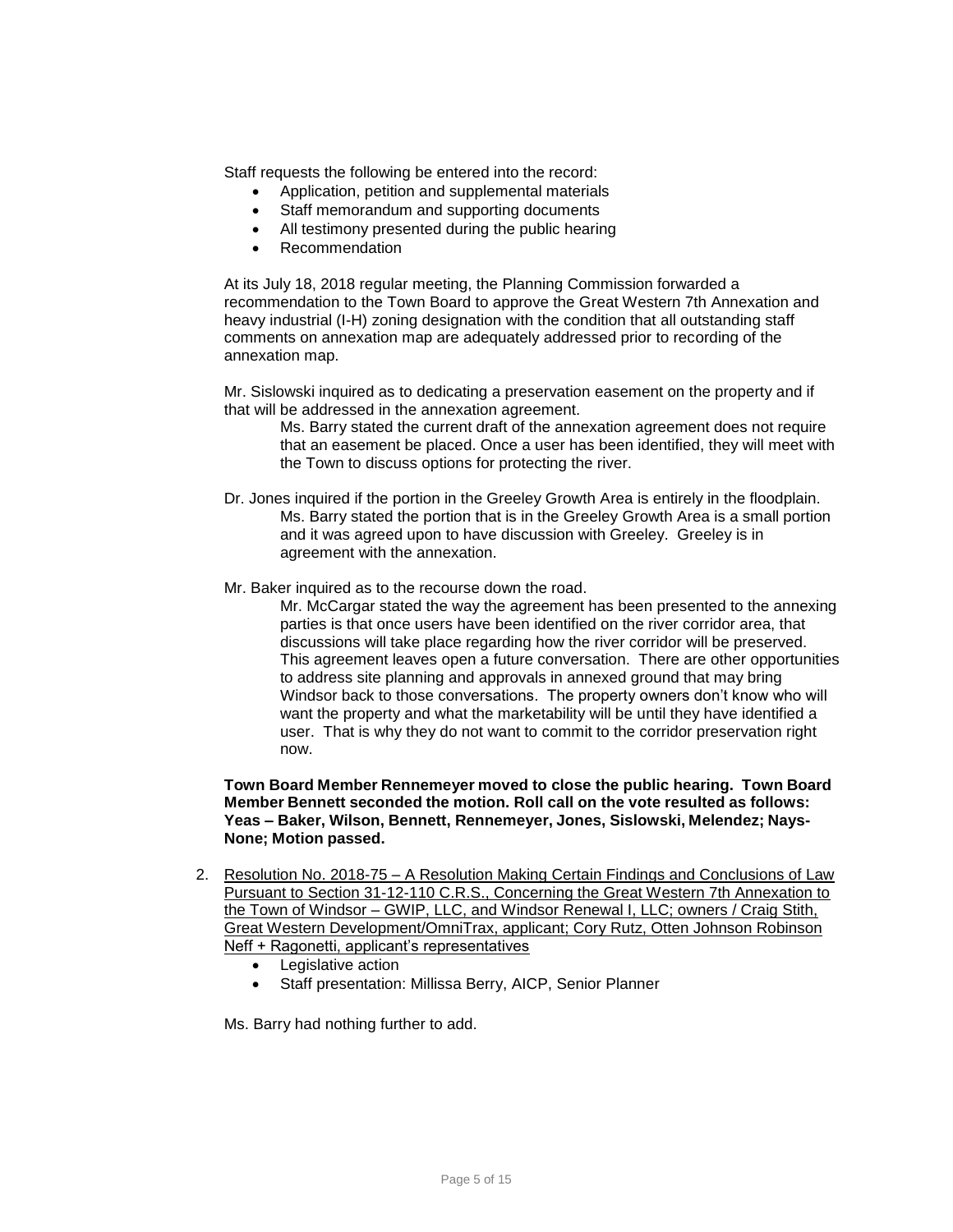**Town Board Member Rennemeyer moved approve Resolution No. 2018-75. Town Board Member Jones seconded the motion. Roll call on the vote resulted as follows: Yeas – Baker, Wilson, Bennett, Rennemeyer, Jones, Sislowski, Melendez; Nays- None; Motion passed.**

- 3. Ordinance No. 2018-1564 An Ordinance Annexing and Zoning Certain Property known as the Great Western 7th Annexation to the Town of Windsor – GWIP, LLC, and Windsor Renewal I, LLC; owners / Craig Stith, Great Western Development/OmniTrax, applicant; Cory Rutz, Otten Johnson Robinson Neff + Ragonetti, applicant's representatives
	- First Reading
	- Legislative action
	- Staff presentation: Millissa Berry, AICP, Senior Planner

Ms. Barry had nothing further to add.

**Town Board Member Rennemeyer moved approve Ordinance No. 2018-1564 - Annexing and Zoning Certain Property known as the Great Western 7th Annexation to the Town of Windsor. Town Board Member Baker seconded the motion. Roll call on the vote resulted as follows: Yeas – Baker, Wilson, Bennett, Rennemeyer, Jones, Sislowski, Melendez; Nays- None; Motion passed.**

- 4. Resolution No. 2018-76 A Resolution Approving and Adopting an Intergovernmental Agreement between and among the Town of Windsor, The City of Loveland and the County of Larimer with Respect to the Fairgrounds Avenue Corridor
	- Legislative action
	- Staff presentation: Millissa Berry, AICP, Senior Planner

*Item C.4 was stricken from the agenda*.

- 5. Public Hearing Amendments to Sections 17-8-30 and 17-8-20 of the Windsor Municipal Code regarding proposed Administrative Site Plan Review and Procedure.
	- Legislative
	- Staff presentation: Millissa Berry, AICP, Senior Planner

**Town Board Member Rennemeyer moved to open the public hearing. Town Board Member Jones seconded the motion. Roll call on the vote resulted as follows: Yeas – Baker, Wilson, Bennett, Rennemeyer, Jones, Sislowski, Melendez; Nays- None; Motion passed.**

Per Ms. Barry, before the Board is a proposed code amendment regarding administrative site plan reviews and site plan review procedures in regards to administrative site plan and qualified commercial and industrial site plan presentations.

As uses by right, the only time these site plans would require consideration by Planning Commission and Town Board would be those limited occasions when the review process reveals issues that cannot be resolved between the applicant and staff.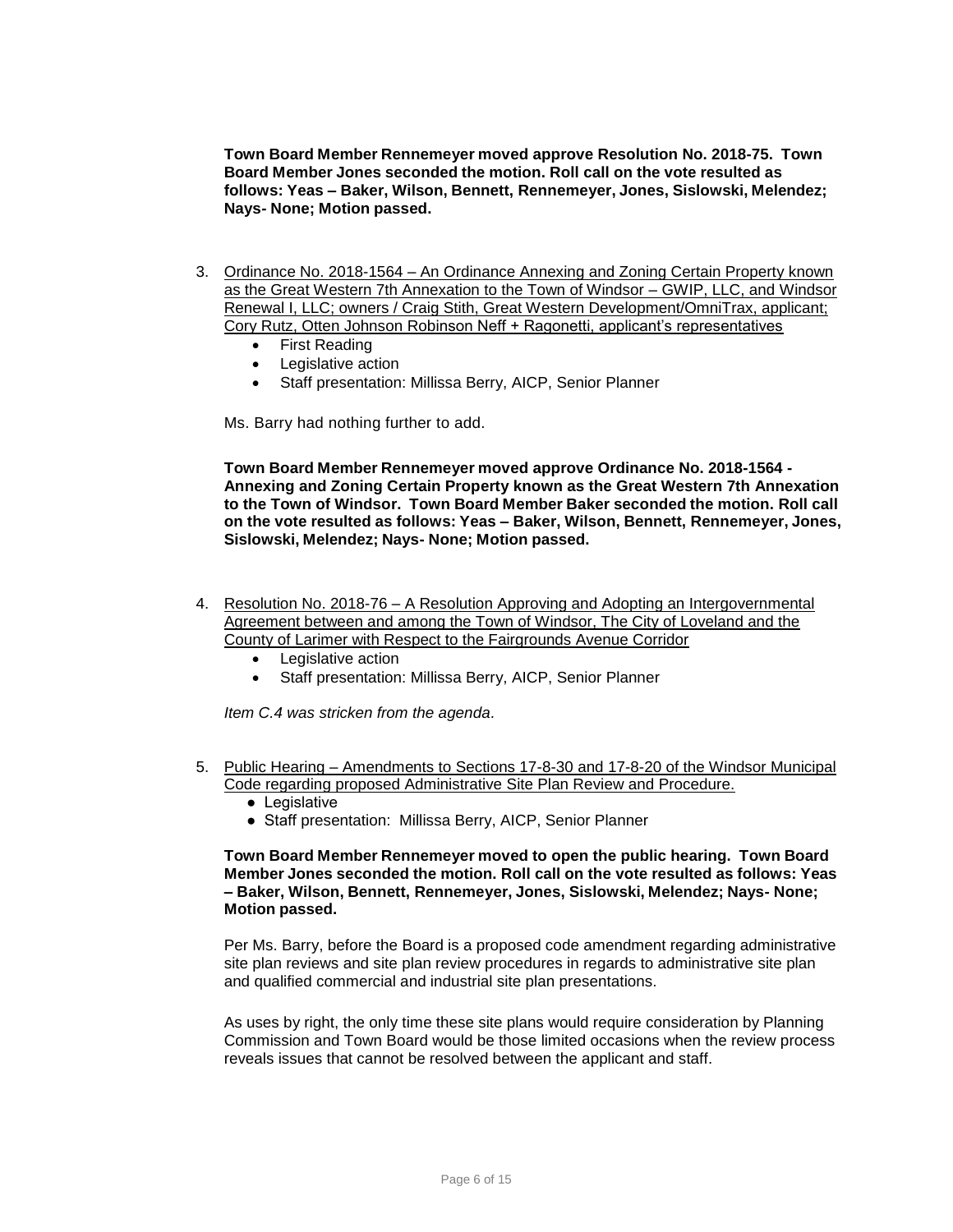Therefore, staff recommends that, instead of a formal presentation, a general overview of commercial and industrial projects and drawings are included in Planning Commission and Town Board meeting packets as communication items for the boards' information. Elimination of the formal presentation requirement will:

- Save applicants time and money, eliminating the need for the applicant and/or their consultants from having to attend Planning Commission and Town Board meetings
- Free up Planning Commission and Town Board agendas to allow for more discussion on topics which require formal board action
- Allow the site plan information to be provided to Planning Commission and Town Board earlier in the process, as opposed to waiting until the administrative review has been partially completed
- Save staff time with regard to preparation of memos, presentation slides and meeting attendance
- Streamline review process

The process for exchanging information is as follows:

- Planning Commission or Town Board members shall convey any comments to the Planning Department at a regular or special meeting under the communications section of the agenda.
- In response to any received comments, Planning Department shall include the future revised submittal in a future Planning Commission and Town Board meeting packet under the communications section to convey how comments were addressed.
- The information provided in the packets will include:
	- o A brief overview of the project
	- o Site plan
	- o Landscape plan
	- o Building elevations

At its July 18, 2018 regular meeting, the Planning Commission recommended the Town Board approve Ordinance 2018-1565 to amend Municipal Code Sections 17-8-30 and 17-9-20 as outlined, subject to any Town Board direction.

Mr. Jones confirmed that the Board will get all the material they would usually get at the site plan review only it will be under the communications portion of the agenda. Per Ms. Barry; yes, that is correct.

Mr. Sislowski confirmed that if there are questions from the Board, that they would be able to ask during that communications portion of the agenda.

Per Ms. Barry; that is correct.

Ms. Melendez commented that if there are questions after reviewing the packet, questions could be sent to the Town Manager prior to the meeting.

Mr. Baker inquired if Board Members will see other comments from other Board Members.

> Mr. Hale stated if the Board is submitting questions, those could be compiled and communicated out.

**Mayor Pro Tem Bennett moved to close the public hearing. Town Board Member Baker seconded the motion. Roll call on the vote resulted as follows: Yeas – Baker,**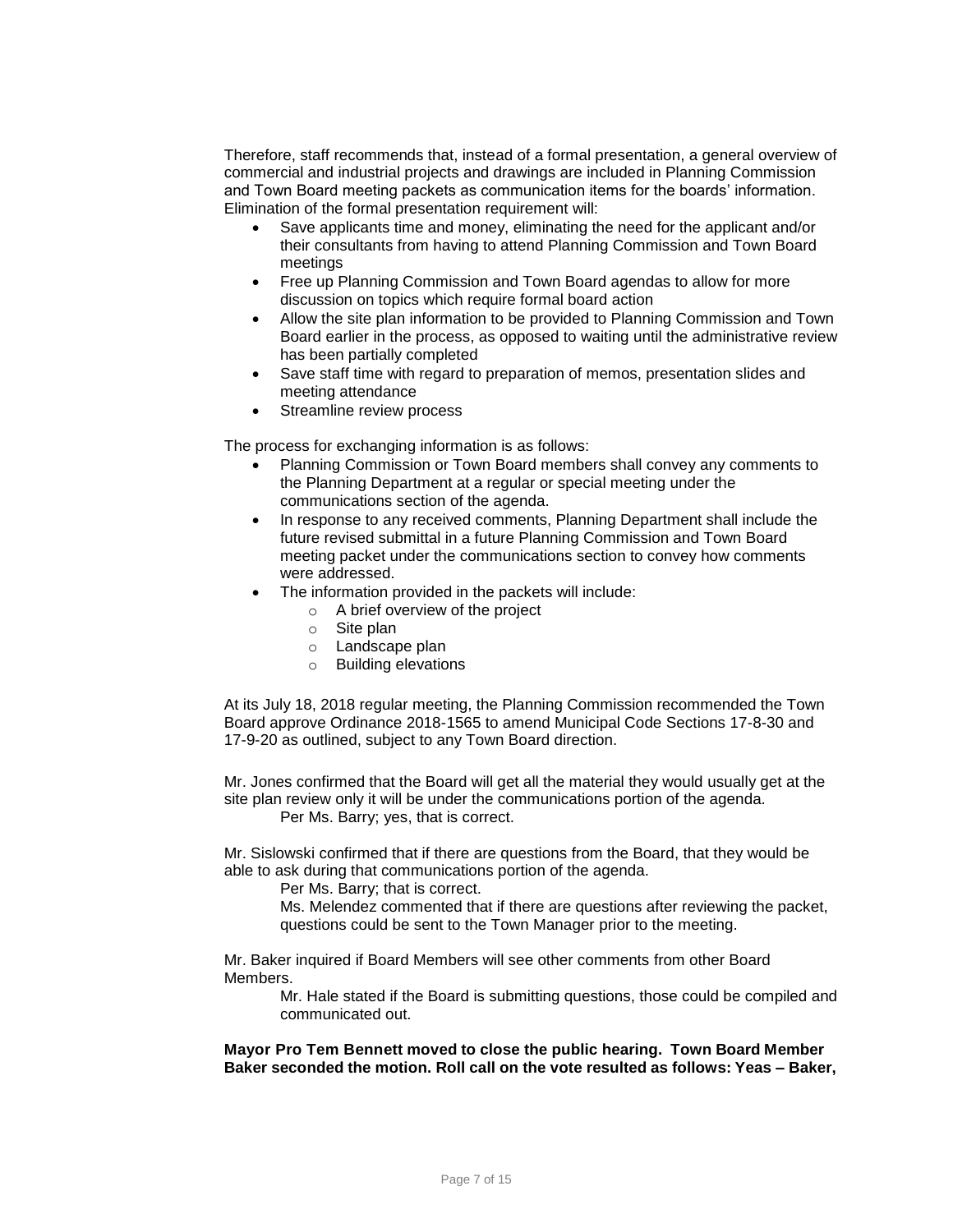**Wilson, Bennett, Rennemeyer, Jones, Sislowski, Melendez; Nays- None; Motion passed.**

- 6. Ordinance No. 2018-1565 An Ordinance Amending Sections 17-8-30 and 17-8-20 of the Windsor Municipal Code regarding proposed Administrative Site Plan Review and Procedure.
	- First Reading
	- Legislative
	- Staff presentation: Millissa Berry, AICP, Senior Planner

Ms. Barry had nothing further to add.

Mr. Rennemeyer inquired if there is a concern with the site plan, what would the process then be.

Mr. Hale stated the Board will actually see the site plan sooner and still have the opportunity to make comments earlier. The proposed process is intended to expedite the development process and remove the requirement that applicants appear for a Town Board meeting.

Mr. Ballstadt stated these site plans will be uses by right and the applicant has an entitlement for that use already. Staff will review the site plans and if it meets all the zoning and corridor requirements, staff can pass suggestions from the Planning Commission and Town Board onto the applicant and work with them on those suggestions although the applicant will only be held to the zoning and corridor requirements.

Mr. Sislowski commented that this process may be easier on the applicant but may be more of a burden on staff.

Mr. Ballstadt stated many surrounding jurisdictions have gone away with this type of presentation as well. This is also a first step toward further administrative approvals in order for Windsor's land use review process to stay competitive with neighboring jurisdictions.

Ms. Melendez inquired as to the time line of the ordinance implementation. Mr. McCargar informed the Board that the ordinance will be in effect 10 days after the publication which usually occurs the Friday after second reading.

**Town Board Member Jones moved approve Ordinance No. 2018-1565 - Amending Sections 17-8-30 and 17-8-20 of the Windsor Municipal Code regarding proposed Administrative Site Plan Review and Procedure. Town Board Member Rennemeyer seconded the motion. Roll call on the vote resulted as follows: Yeas – Baker, Wilson, Bennett, Rennemeyer, Jones, Sislowski, Melendez; Nays- None; Motion passed.**

- 7. Public Hearing Rezoning Petition Ptarmigan Business Park PUD 2nd Filing Tract A Tom Muth, Windsor Investments LTD, applicant/ Jon Sweet, TST Consulting Engineers, applicant's representative
	- Quasi-judicial
	- Staff presentation: Paul Hornbeck, Senior Planner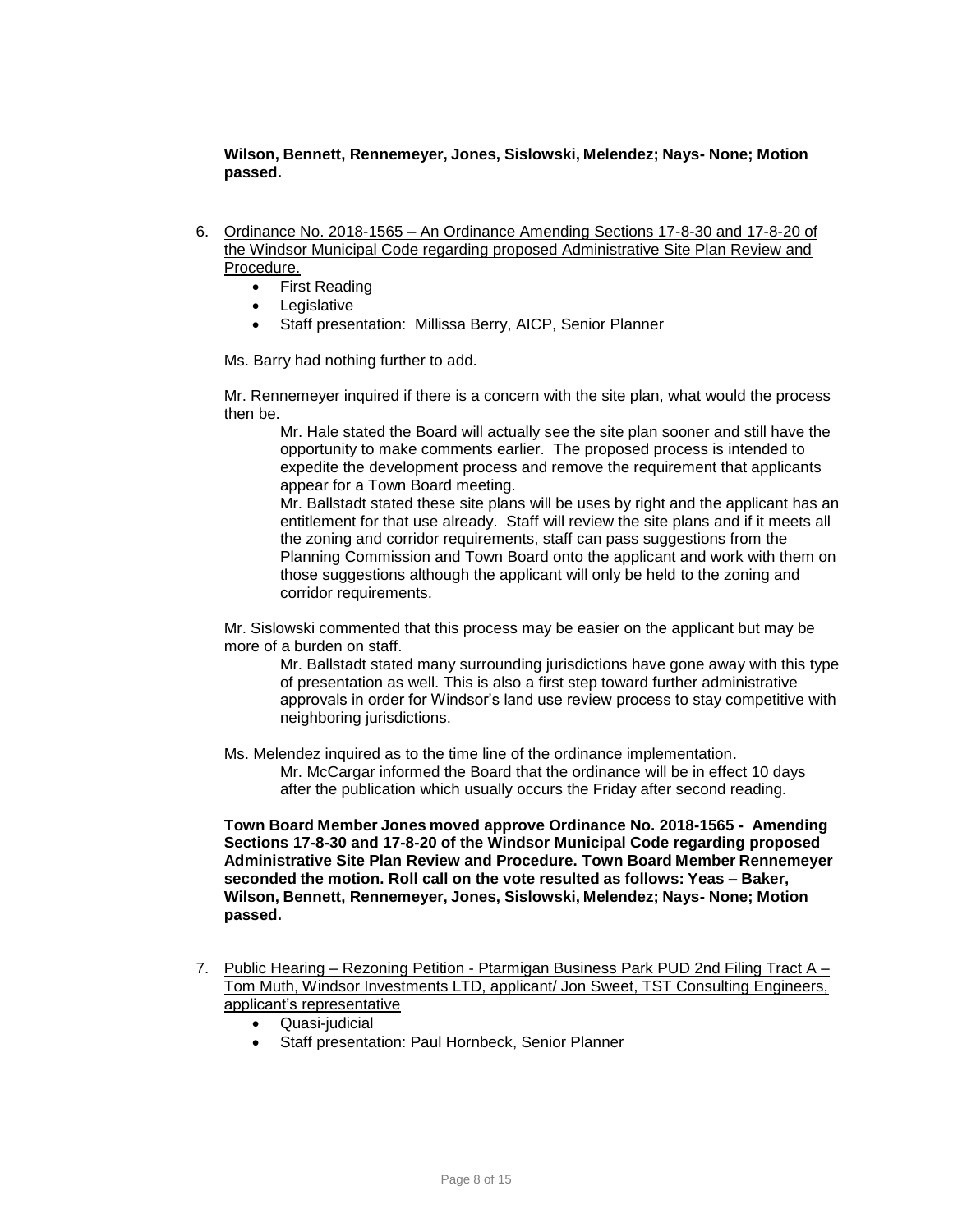#### **Town Board Member Rennemeyer moved to open the public hearing. Town Board Member Baker seconded the motion. Roll call on the vote resulted as follows: Yeas – Baker, Wilson, Bennett, Rennemeyer, Jones, Sislowski, Melendez; Nays- None; Motion passed.**

Mr. Sislowski stated, "Madam. Mayor, for the record, I would like to point out that in my capacity as Town Board liaison to the Planning Commission, I was present at the Planning Commission meeting during which this matter was previously presented. I wish to state that my participation in the Planning Commission proceedings has in no way influenced me in my capacity as a Town Board Member this evening. I will make my decision and cast my vote this evening based solely on the evidence presented during this public hearing.

Per Mr. Hornbeck, the proposed rezoning request has been reviewed in accordance with the Municipal Code. The site is located approximately ½ mile northwest of the intersection of State Highway 392 and Larimer County Road 5 and is approximately 1/3 acre in size. The request is to rezone the property from general commercial to residential mixed use. The surrounding 62 acres on three sides was previously rezoned from general commercial to residential mixed use in October of 2017. This current rezoning is necessary because the previous rezoning followed the alignment of the right-of-way for Westgate Drive. However, that alignment no longer works with the proposed subdivision which is currently under review with Windsor.

The proposal is in conformance with the Comprehensive Plan.

Notifications were completed in accordance with the Municipal Code.

At their July 18, 2018 meeting the Planning Commission forwarded to the Town Board a recommendation of approval of the rezoning ordinance.

Staff requests the following be entered into the record:

- Application and supplemental materials
- Staff memorandum and supporting documentation
- All testimony received during the public hearing
- Recommendation

**Town Board Member Rennemeyer moved to close the public hearing. Town Board Member Sislowski seconded the motion. Roll call on the vote resulted as follows: Yeas – Baker, Wilson, Bennett, Rennemeyer, Jones, Sislowski, Melendez; Nays-None; Motion passed.**

- 8. Ordinance No. 2018-1566 An Ordinance Rezoning Ptarmigan Business Park PUD 2nd Filing Tract A – Tom Muth, Windsor Investments LTD, applicant/ Jon Sweet, TST Consulting Engineers, applicant's representative
	- Quasi-judicial
	- Staff presentation: Paul Hornbeck, Senior Planner

Mr. Hornbeck had nothing further to add.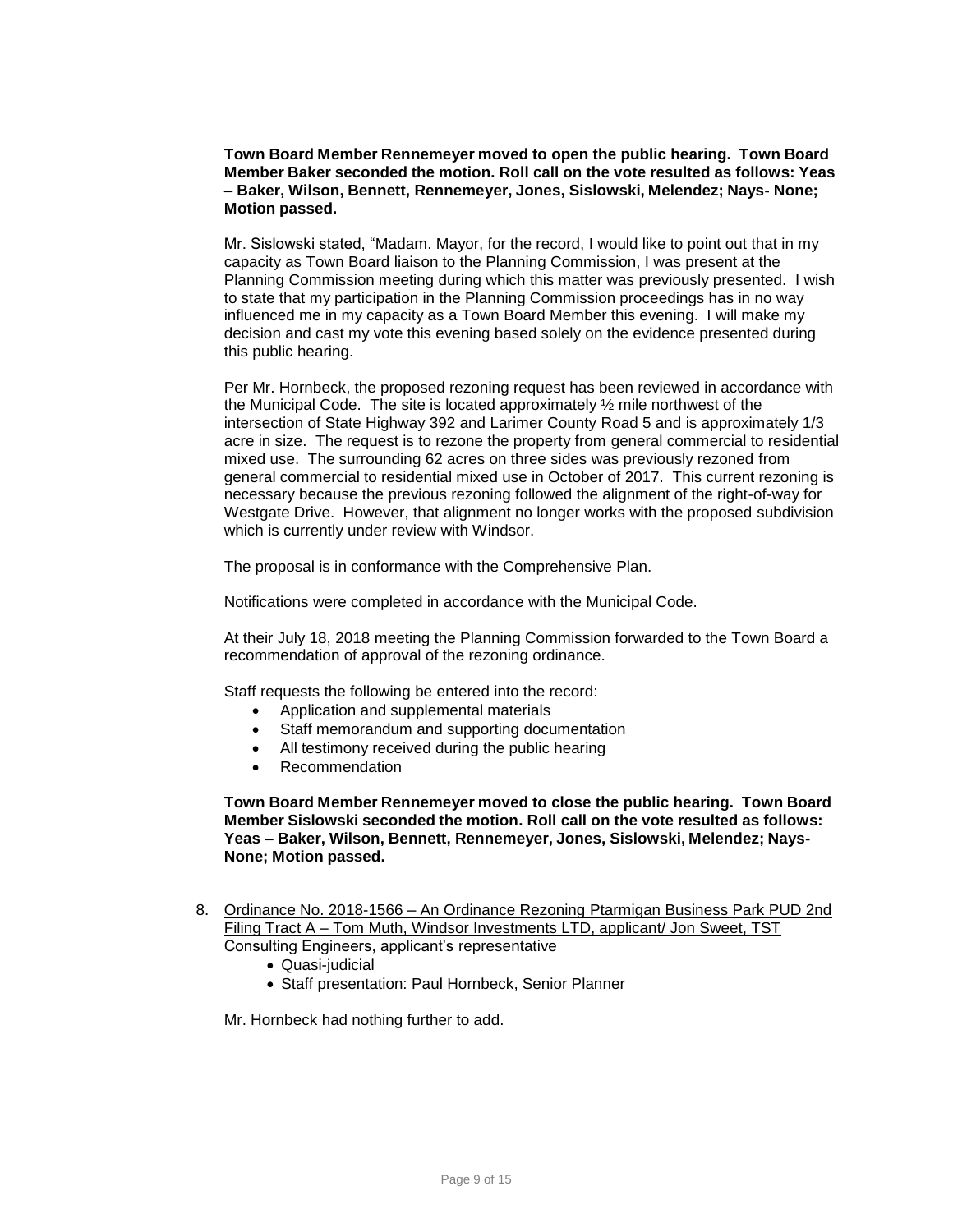**Town Board Member Sislowski moved approve Ordinance No. 2018-1566 - Rezoning Ptarmigan Business Park PUD 2nd Filing Tract A. Town Board Member Jones seconded the motion. Roll call on the vote resulted as follows: Yeas – Baker, Wilson, Bennett, Rennemeyer, Jones, Sislowski, Melendez; Nays- None; Motion passed.**

- 9. Site Plan Presentation River Valley Crossing Subdivision 2nd Filing Lot 2 (Public Service Credit Union) – Todd Rand, Baseline Engineering, applicant's representative
	- Staff presentation: Paul Hornbeck, Senior Planner

Per Mr. Hornbeck, the proposed site plan has been reviewed in accordance with the Municipal Code. The property is zoned general commercial and is located south of Main Street and east of 17<sup>th</sup> Street. The proposed development encompasses approximately 1.6 acres in size.

Overall development characteristics include:

- Total lot area of 1.6 acres
- 4,204 square foot building
- Approximately 20% landscaped area
- 34 parking stalls

Building characteristics include:

- Predominant building materials of stone veneer, stucco, and metal panels
- Maximum building height of approximately 24'
- Drive through lanes for ATMs and general banking

This presentation is intended for informational purposes as there is no formal action required.

- 10. Public Hearing Rezoning Petition Valley Center Subdivision Lots A & B– Alan Highstreet, Agrifab Colorado, LLC, applicant / Mike Maurer Olsson Associates, applicant's representative
	- Quasi-judicial
	- Staff presentation: Paul Hornbeck, Senior Planner

#### **Town Board Member Rennemeyer moved to open the public hearing. Town Board Member Bennett seconded the motion. Roll call on the vote resulted as follows: Yeas – Baker, Wilson, Bennett, Rennemeyer, Jones, Sislowski, Melendez; Nays-None; Motion passed.**

Mr. Sislowski stated, "Madam. Mayor, for the record, I would like to point out that in my capacity as Town Board liaison to the Planning Commission, I was present at the Planning Commission meeting during which this matter was previously presented. I wish to state that my participation in the Planning Commission proceedings has in no way influenced me in my capacity as a Town Board Member this evening. I will make my decision and cast my vote this evening based solely on the evidence presented during this public hearing.

Per Mr. Hornbeck, the proposed rezoning request was reviewed in accordance with the Municipal Code. The site is located on Eastman Park Drive to the east of Automation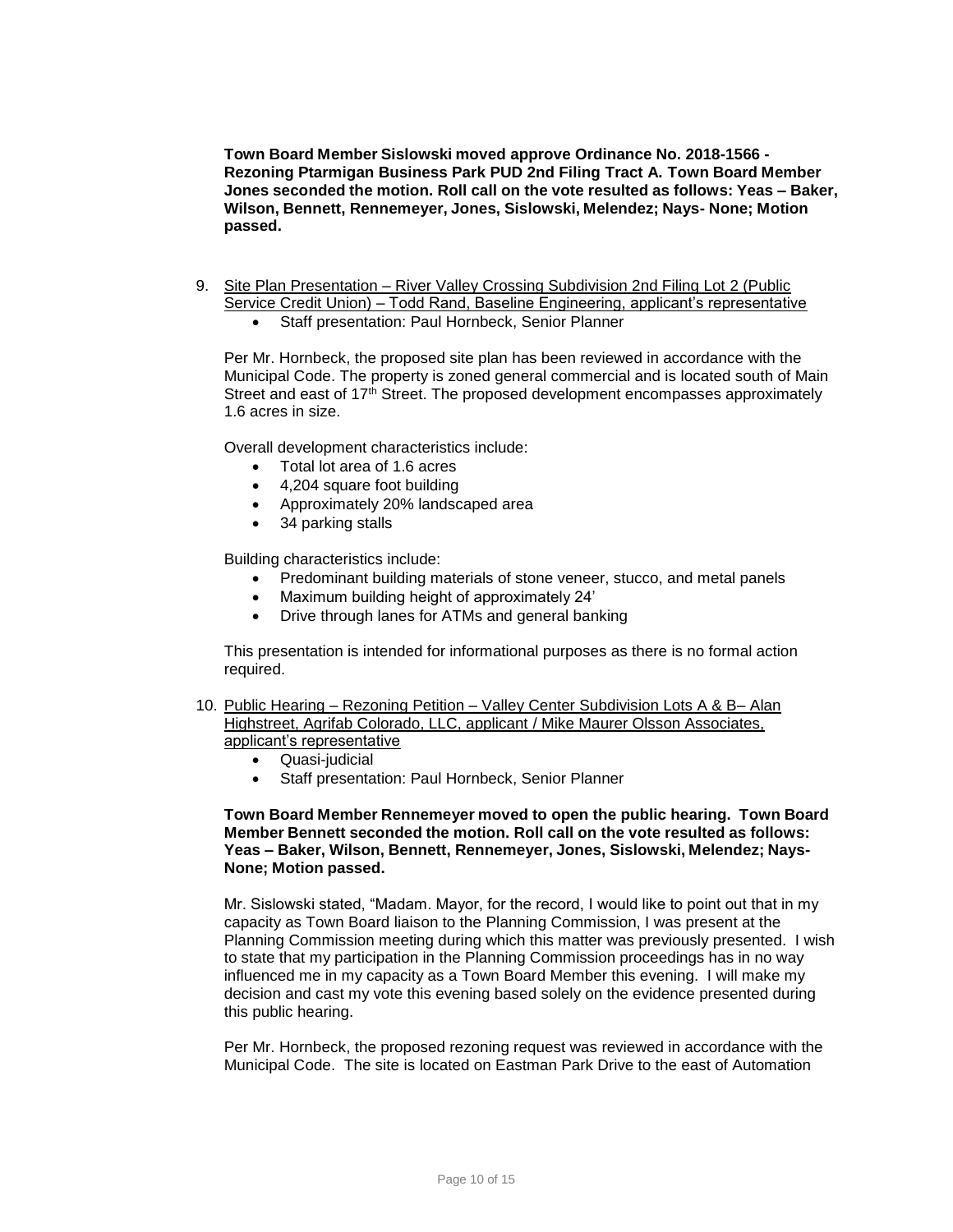Drive. The site encompasses approximately 3.86 acres and is zoned general commercial. The purpose of the rezoning is to allow for the construction of 3 buildings to include office warehouse uses. The subject properties are currently vacant, however they were previously home to buildings destroyed in the 2018 tornado.

The applicant did submit similar application in 2017 and it was not approved at that time due to concerns of compatibility with the surrounding business. The applicant has since worked with the surrounding businesses to redesign the project into a layout that would address concerns. There has been a conceptual layout submitted for a site plan and that would be administratively approved in the future should the rezone be approved. The neighboring property owner did speak in support of the rezone application at the Planning Commission meeting.

The application is in conformance with Comprehensive Plan.

Notification was completed in accordance with the Municipal Code.

At their July 18, 2018 meeting, the Planning Commission forwarded to the Town Board a recommendation of approval.

Staff recommends the following be entered into the record:

- **Application and supplemental materials**
- Staff memorandum and supporting documents
- All testimony received during the public hearing
- Recommendation

Mr. Sislowski inquired if the neighbors in the general commercial area are the ones that are in support of the application.

Mr. Hornbeck stated that the partial owner of Mark's Funeral Home spoke in support of the application at the Planning Commission meeting.

Chris Ruff, 311 Habitat Bay, Windsor, CO informed the Board that he is a neighboring property owner to the east; the building that houses Mark's Funeral Home. Mr. Ruff stated he was one of two opponents at the first submittal due to the orientation. At the first submittal, the overheard doors were facing the entrance of Mark's Funeral Home and it was not compatible. The applicant's current submittal is compatible with the businesses surrounding the rezoning. Mr. Ruff stated he is not opposed to the zoning change and satisfied with the use in the area.

The applicant, Alan Highstreet, 9132 Eastman Park Drive, Windsor, CO commented that he worked with neighbors in the area and feels like the buildings are aesthetically appeasing.

**Town Board Member Rennemeyer moved to close the public hearing. Town Board Member Jones seconded the motion. Roll call on the vote resulted as follows: Yeas – Baker, Wilson, Bennett, Rennemeyer, Jones, Sislowski, Melendez; Nays- None; Motion passed.**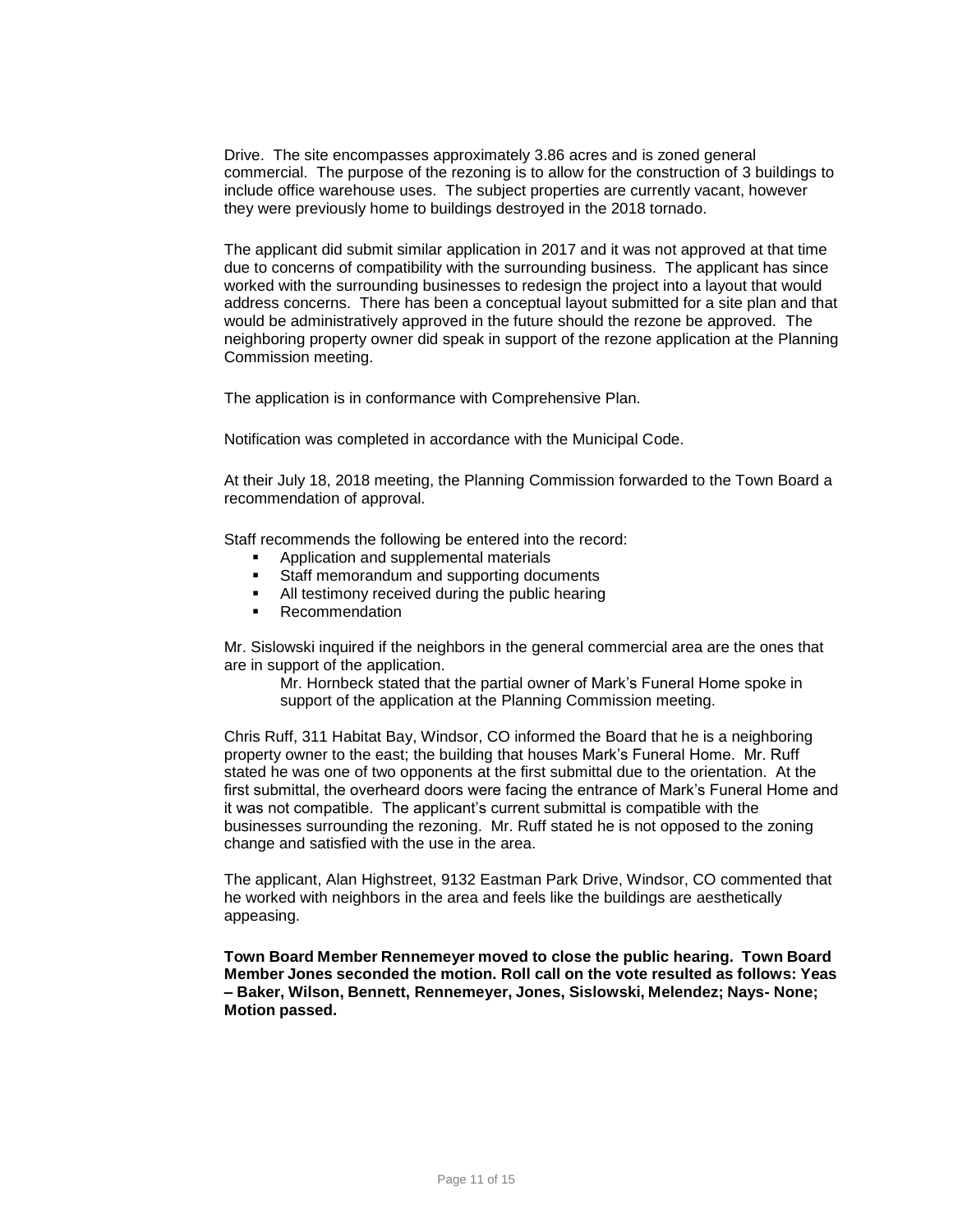- 11. Ordinance No. 2018-1567 An Ordinance Rezoning Valley Center Subdivision Lots A & B– Alan Highstreet, Agrifab Colorado, LLC, applicant / Mike Maurer Olsson Associates, applicant's representative
	- Quasi-judicial
	- Staff presentation: Paul Hornbeck, Senior Planner

Per Mr. Hornbeck had nothing further to add.

**Town Board Member Rennemeyer moved approve Ordinance No. 2018-1567 - Rezoning Valley Center Subdivision Lots A & B. Town Board Member Bennett seconded the motion. Roll call on the vote resulted as follows: Yeas – Baker, Wilson, Bennett, Rennemeyer, Jones, Sislowski, Melendez; Nays- None; Motion passed.**

- 12. Public Hearing Amendment to Section 16-6-90 of the Windsor Municipal Code regarding proposed Minor Variance Process
	- Legislative
	- Staff presentation: Carlin Malone, Chief Planner

#### **Town Board Member Rennemeyer moved to open the public hearing. Town Board Member Sislowski seconded the motion. Roll call on the vote resulted as follows: Yeas – Baker, Wilson, Bennett, Rennemeyer, Jones, Sislowski, Melendez; Nays-None; Motion passed.**

Ms. Malone informed the Board that at the June 4, 2018 work session, Section 16-6-90 of the Municipal Code which requires all variance applications be approved by the Board of Adjustment was discussed.

The code currently allows for minor modifications through the variance process; however, the narrow focus of the current language has rendered the language ineffective in most cases. For instance, a recent variance request pertained to a new home that encroached into an offset by four inches. The criteria for a variance is based on physical hardship for existing conditions and not designed for minor plan, field or as-built corrections or deviations that may occur from time to time. Variance requests such this lead the Board of Adjustment to discuss with staff the potential for approving minor code deviations through an administrative review.

In the interest of providing a streamlined approach to land use decisions pertaining to minor deviations from the code, staff recommends that Section 16-6-90 be amended to allow for minor variances in the following instances, subject to the minor variance criteria, Section 16-6-90(e):

- **Setback or offset**
- Maximum building height.
- Distance between structures
- **Lot area.**
- Lot Coverage.
- A modification is necessary to correct a legally established condition.

Staff compared minor variance or similar processes, along with similar criteria, and found that minor administrative reviews are a common practice in surrounding jurisdictions.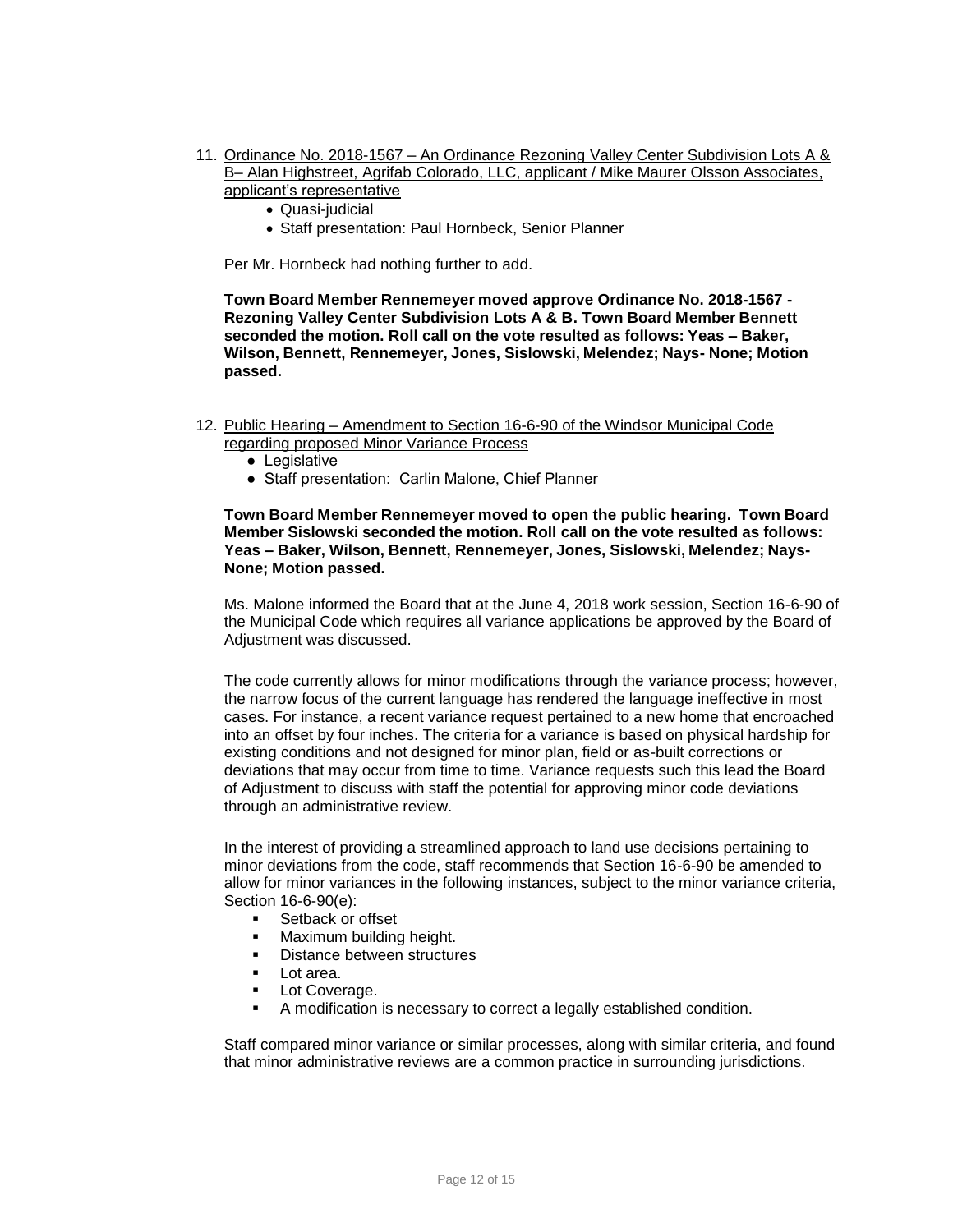A notice procedure that was added since the work session which would require notification to the adjacent property owners within 300' and give the adjacent property owner 10 days to object and the applicant 10 days to resolve. If it is not a matter that cannot be resolved in that timeframe, the minor variance would go before the Board of Adjustment for a decision.

The proposed amendment will:

- Provide a process and criteria for minor deviations to plans that are a result unintended deviation that would not qualify under the standard Variance criteria.
- Eliminate the need for the Town's Board of Adjustment/Appeals to act upon an application that does not technically meet the intent or criteria of the standard Variance process.
- Save applicant, Board of Adjustment, and staff time eliminate need for BOA meeting and public hearing, advertising and posting of public hearing notices, preparation of memos, presentation slides and meeting attendance (applicant, BOA, staff)
- Streamline the development review process

At their July 18, 2018 meeting, the Planning Commission forwarded to the Town Board a recommendation of approval of the proposed amendment to the Windsor Municipal Code Section 16-6-90, replacing the administrative modification procedure with an administrative minor variance procedure as outlined, subject to any Town Board direction.

#### **Town Board Member Wilson moved to close the public hearing. Town Board Member Rennemeyer seconded the motion. Roll call on the vote resulted as follows: Yeas – Baker, Wilson, Bennett, Rennemeyer, Jones, Sislowski, Melendez; Nays- None; Motion passed.**

- 13. Ordinance No. 2018-1569 An Ordinance Amending Section 16-6-90 of the Windsor Municipal Code regarding proposed Minor Variance Process.
	- Legislative
	- Staff presentation: Carlin Malone, Chief Planner

Ms. Malone had nothing further to add.

**Town Board Member Rennemeyer moved approve Ordinance No. 2018-1569 - Amending Section 16-6-90 of the Windsor Municipal Code regarding proposed Minor Variance Process. Town Board Member Bennett seconded the motion. Roll call on the vote resulted as follows: Yeas – Baker, Wilson, Bennett, Rennemeyer, Jones, Sislowski, Melendez; Nays- None; Motion passed.**

- 14. Site Plan Presentation Highlands Industrial Park Subdivision 2<sup>nd</sup> Filing, Lot 5, Block 2 (Windsor Center Flex North Building) – Mark Morrison, Schuman Companies, applicant's representative
	- Staff presentation: Carlin Malone, Chief Planner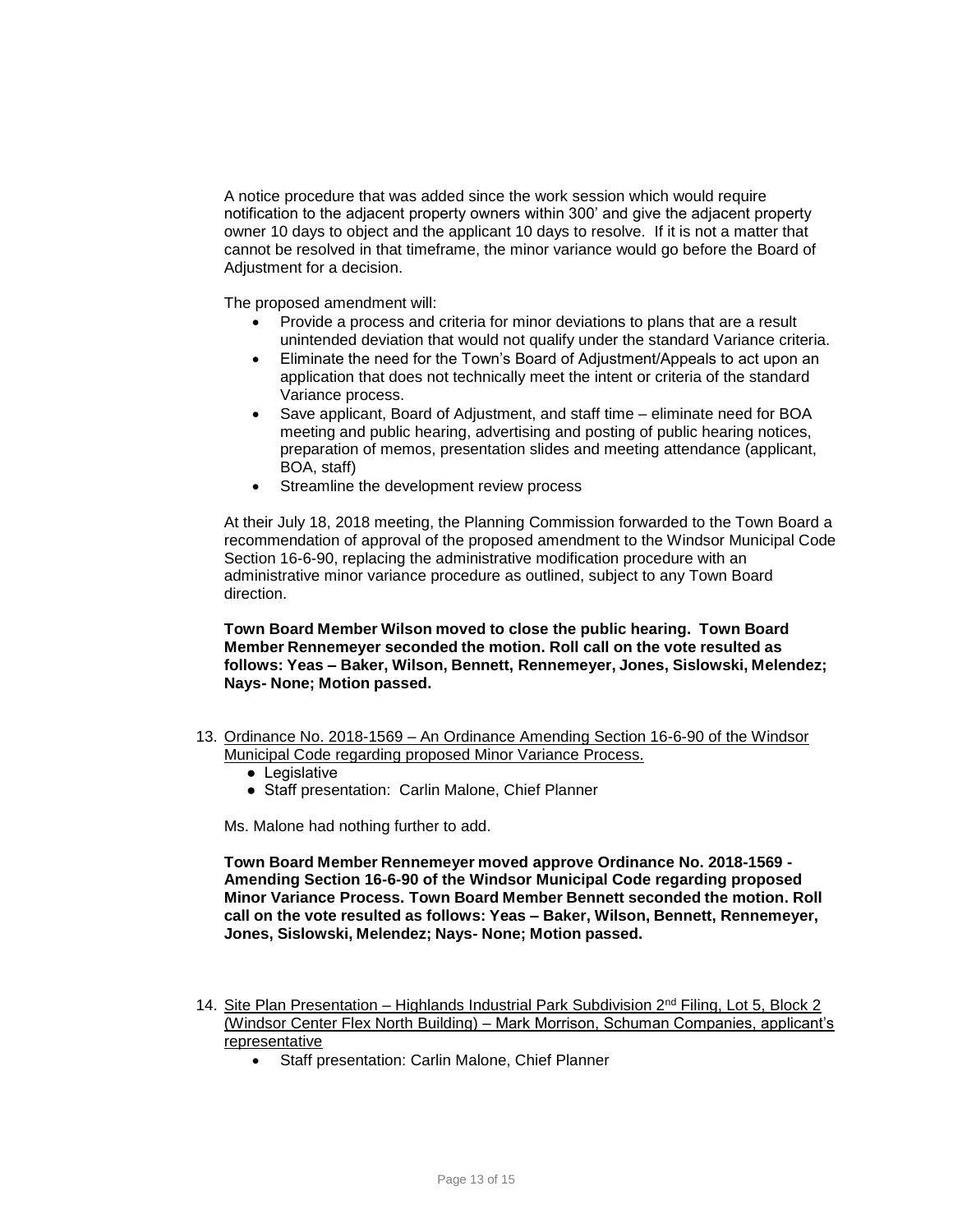Ms. Malone presented an administrative site plan for input and comment. The proposal was reviewed and is consistent with code requirements, the Comprehensive Plan and other regulations. The site is located in the southeast corner of Highlands Industrial Park and is zoned light industrial.

Site characteristics include:

- a new 15,200 square foot two-tenant/ industrial flex building;
- 45 off street parking spaces; and
- a total of approximately 22% landscaping, which meets the Town's 15% requirement.

Building and structural details include:

- building articulation through varying building elements; and
- a combination of stone and varying metal siding façade elements.

Mr. Baker inquired as the parking is 45 versus 35 and inquired if the volleyball facility will be able to use the parking on the weekends.

- Ms. Malone stated the applicants worked with the volleyball facility and there is an parking and access agreement in place.
- 15. Financial Report June 2018
	- Staff Presentation Dean Moyer, Director of Finance
	- Mr. Moyer reviewed the Financial Report that was included in packet material.
	- Mr. Sislowski inquired if the Construction Use Tax is paid at the time of permit issuance. Mr. Moyer stated that is when it is paid.
	- Ms. Melendez inquired as to the 257 round-a-bout and if that came in at budget. Mr. Moyer stated there was about \$750,000 in the original budget so it did come in a little over budget.
- 16. Community Development Report
	- Staff Presentation Scott Ballstadt, Director of Planning

Mr. Ballstadt reviewed the Community Development Report that was included in packet material.

Dr. Jones inquired as to the parking for multifamily and when can the Board expect to see that at a meeting.

Mr. Ballstadt stated it is expected to be back before the Board in the next month or two.

Ms. Melendez inquired as to what the status of the library is.

Mr. Ballstadt stated it is somewhat inactive at this point. There were reviews completed and it has been more than six months since the last submittal.

### D. COMMUNICATIONS